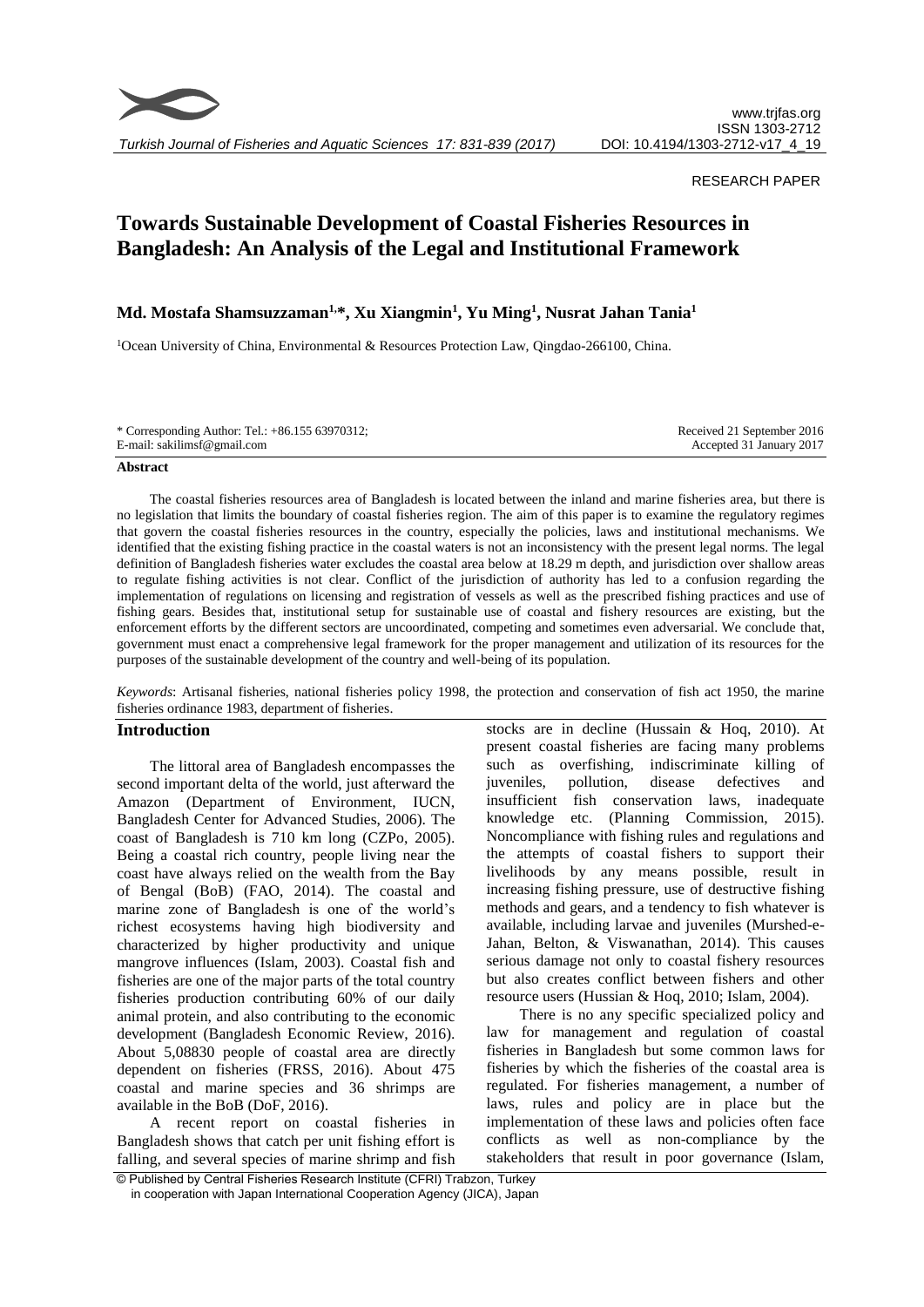2016). Coastal and marine fisheries of Bangladesh are not being well managed, one of the reasons include the laws are not properly implemented (Rahman, Chowdhury, & Sada, 2003). This paper seeks to broadly understand the major features of important fisheries related policies and laws that govern coastal fisheries exploitation and conservation. It also investigates implementation realities of the legal and institutional framework for developing a proper legal and policy framework for utilization and conservation of coastal fisheries resources.

# **Materials and Methods**

A combination of participatory and qualitative methods has been used for primary data collection from February 2016 to April 2016. A total of 150 individual interviews have been conducted, using a semi-structured questionnaire consisting of questions regarding coastal zone, coastal fisheries resources, legal issues, legal authorities, fishery policies, acts and ordinances in Bangladesh etc. Interviews lasted about 50 minutes on an average and occupation of interviewees ranged from fishermen of both sexes from boat and gear owner to the moneylender. Fifteen government officials were also selected as interviewee from different tiers of the Department of Fisheries (DoF) (Marine Fisheries Office, Chittagong) and Bangladesh Fisheries Research Institute (BFRI) (Marine Fisheries Station, Cox's Bazar) who were directly involved in the sustainable conservation of coastal fisheries resources of Bangladesh. Key informant interviews have been conducted two to three times with each person, each time lasting about 30 minutes. A total of 12 key informants has been interviewed on a number of core issues covered by the in-depth interviews. The interview data were written down instead of using tape recording in order to avoid uncomfortableness of the interviewee from tape recording. In case of contradictory information, further assessment was carried out.

# **A Concise Description of Coastal Region of Bangladesh**

The coastal land zone extends over 32% of the country, and includes 147 upazila under 19 districts comprising 26% population of the entire country (Figure 1) (CZPo, 2005). It covers an area of 47,150  $km<sup>2</sup>$  with a population of 38.5 million resulting in an average population density of 817 persons per km<sup>2</sup> (BBS, 2011). The delineation of the coastal zone is based on salinity, cyclonic storm surge and tidal amplitude. Because of the diversity of conditions across the coastal zone, it is useful to subdivide it into four areas as South West (Ganges Tidal Floodplain– West), South Central (Ganges Tidal Floodplain–East), South East (Young Meghna Estuarine Floodplain) and East and Hill (Chittagong Coastal Plains) (Brammer, 2014). The world's largest uninterrupted stretch of mangrove ecosystem, the Sundarbans, has been declared world heritage site in 1997, whereas coral ecosystems are found around St. Martin Island in the coastal area of Bangladesh (Hoq, 2007).

#### **An Overview of the Coastal Fisheries Resources**

The BoB of Bangladesh is blessed with rich coastal and marine ecosystems, hosting a wide range of biodiversity, such as fishes, shrimps, mollusks, crabs, mammals, seaweeds, etc. (Table 1) (FAO, 2014). The fisheries sector plays a very important role in the national economy by contributing 3.69% to the Gross Domestic Product (GDP) of the country and almost one-fourth (23.12%) to the agricultural GDP (FRSS, 2016). The coastal and marine fisheries resources of Bangladesh keep a crucial role in the economy of the country contributing about 16.28% of the total fisheries production of 3.68 million metric ton (MT) during 2014-15 (Figure 2) (FRSS, 2016). The newly settled maritime boundary with neighboring states Myanmar and India up to 200 nautical miles from the coastline comprising of 11.88



**Figure 1.** Map of the coastal Zone of Bangladesh (Source: Chowdhury, 2015).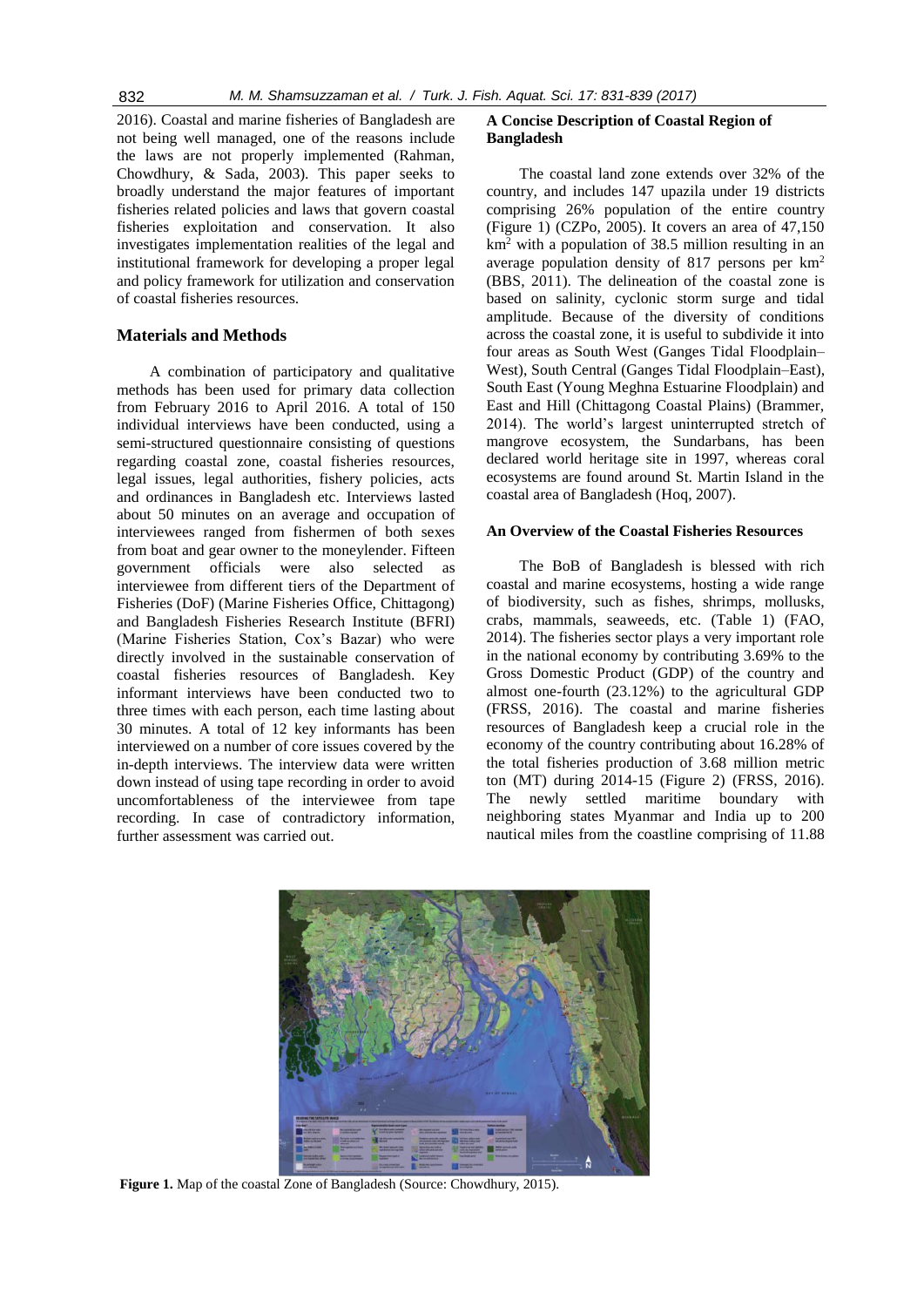|                                 |                 | Number of species (reviewed by) |                    |
|---------------------------------|-----------------|---------------------------------|--------------------|
| Category                        | Hossain 2001    | Islam 2003                      | Ahamed et al. 2012 |
| Bony fish                       | 475             | 475                             | 442                |
| Cartilaginous (soft-boned) fish | 50              |                                 |                    |
| Shrimp                          | 25              | 24                              | 56 <sup>a</sup>    |
| Crab                            | 15              | 50                              | 16                 |
| Lobster                         |                 |                                 |                    |
| Mollusc (Oyster)                | 301(6)          | 301(3)                          | 336                |
| Algae/Seaweed                   | 56 <sup>b</sup> | $20-22^{\circ}$                 | 168                |
| Coral                           | 13              |                                 | 66                 |
| Starfish/Echinoderms            | 3               |                                 | 4                  |
| Whale/Dolphin                   | 11              |                                 |                    |
| Squids (Cuttlefish)             |                 | 7(2)                            |                    |

|  |  | Table 1. Coastal and marine fisheries resources of Bangladesh (source: FAO, 2014) |
|--|--|-----------------------------------------------------------------------------------|
|  |  |                                                                                   |

<sup>a</sup>Shrimp/Prawn; <sup>b</sup>Algae; <sup>c</sup>Seaweed.



**Figure 2.** The yield of artisanal and Industrial fisheries production in Bangladesh from 1991-1992 to 2014-2015 (Source: DoF, 2015).

million hectares of maritime waters, which has huge potential for marine fisheries in artisanal, industrial and coastal sub-sectors (MoFA, 2014). A large part of the coastal area is suitable for shrimp farming particularly of black tiger shrimp (*Penaeus monodon*) identified by the government as a priority area. Hilsa is the largest single fishery in the open waters of Bangladesh both in inland and marine sectors.

# **The Legal, Institutional and Policy Framework for Sustainable Coastal Fishery**

#### **Legal and Policy Framework**

It is difficult to find out the existence of coastal fisheries in term of legal identification, though it possesses identical features. This predicament also applied to finding regulatory issues in the term to having a separate legal arrangement (Ehsanul, 1999). There is a conflict between the jurisdiction of inland laws and marine laws in the application in the coastal areas (Figure 3). There are some inland laws, marine laws and legal authorities, which are being applied to coastal fisheries, directly or indirectly, in our country (Ehsanul, 1999). All of these legal instruments are namely The Protection and Conservation of Fish Act 1950 and Rules 1985; The Marine Fisheries

Ordinance 1983 and Rules 1983, and National Fisheries Policy 1998. The legal guidelines which have direct and indirect nexus and relating to coastal fisheries are discussed below.

#### **The Protection and Conservation of Fish Act, 1950 and Rules 1985**

By the Protection and Conservation of Fish Act, 1950, the national government is empowered to make rules and regulations. The law has the provision for punishment for violation of any rules of this Act. Under section 3 and 4, a person shall be punishable with rigorous imprisonment for a term, which shall not be less than one year and may extend to two years, or with fine, which may extend to five thousand takas or with both. Under first clause of section 4 a person shall be punishable with rigorous imprisonment for a term which shall not be less than three years but not exceeding to five years with fine not exceeding ten thousand taka and under second clause of section 4A a person shall be punished with rigorous imprisonment for a term which shall not be less than one year and may extend to three years, or with fine which may extend to five thousand takas or with both.

In endeavor of the powers conferred by using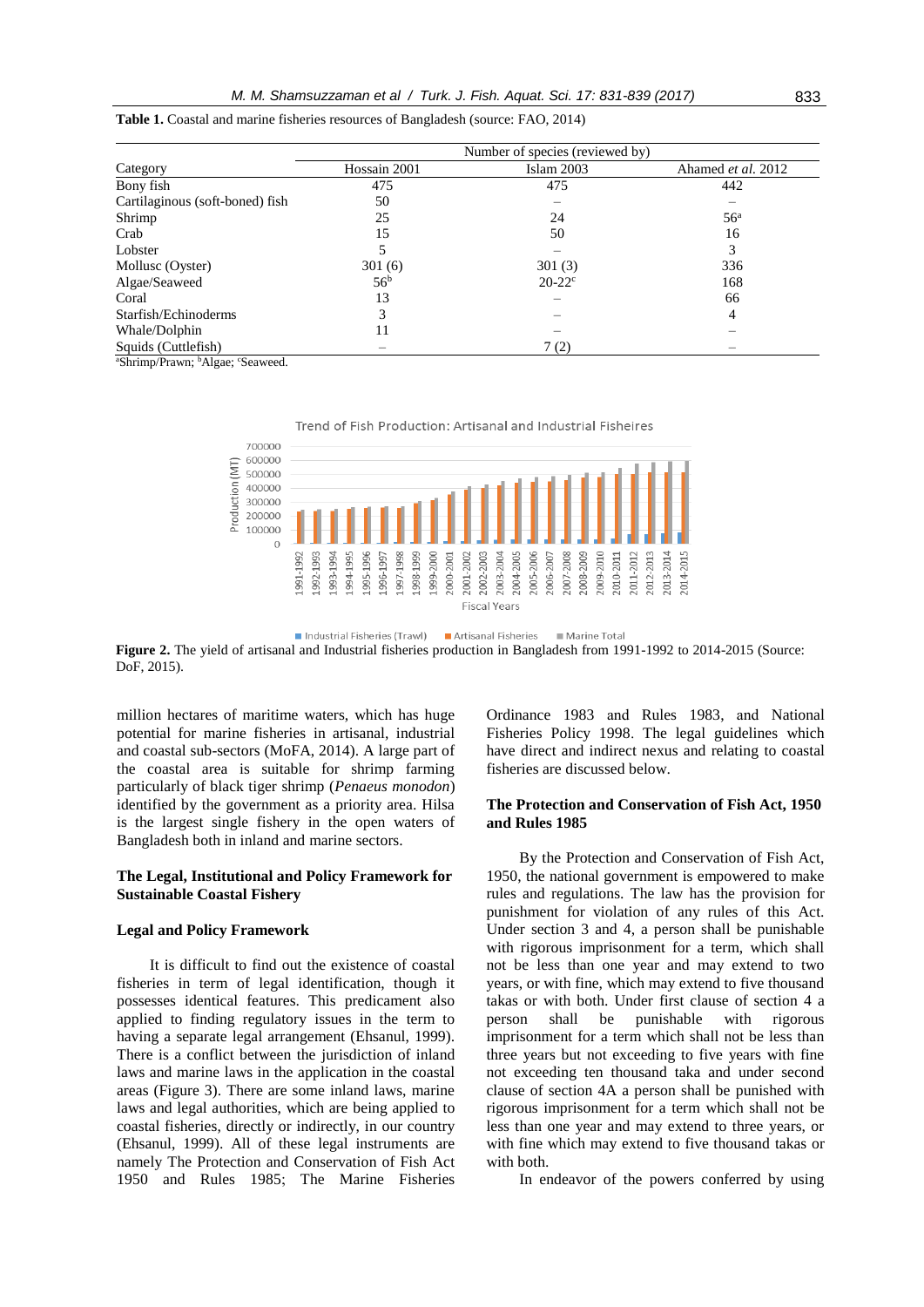

**Figure 3.** Coastal fishery jurisdictions in Bangladesh (source: Ehsanul, 1999).

section 3 of the Protection and Conservation of Fish Act, 1950, the government has made this rule named the Protection and Conservation of Fish Rules, 1985, control the licensing of fishing in marine waters. The rules contain 11 sections about various measures of protection and conservation and 2 schedules specifying waters in which the catching of certain fish species is prohibited without a valid licence, specifying fish species of which the catching or sale in certain periods is prohibited, and containing a form of a licence for catching of carps in the defined prohibited waters. Regulation 3 prohibits the erection of fixed engines in rivers and canals. No fish shall be destroyed by making use of poison or explosives (regs. 4 and 5). Licenses issued under regulation 8 shall be issued only for purposes of pisciculture. Some of those rules are directive, a few of them mandatory and some of them are prohibitory. Under this provision, the government has made some rules regarding the use of fixed engines, development of dams and embankments, use and manufacture of fishing net, prohibition of the use of any the destructive and explosive for catching fish, prohibited season and size of catching fishes. However, the jurisdiction of this instrument is limited from the 18.29 m depth line to the limit of territorial waters. This excludes shallow waters where shrimp fry catching occurs (Hoq, 2007).

## **The Marine Fisheries Ordinance, 1983 and Rules 1983**

Under the provisions of the ordinance, the Marine Fisheries wing of the DoF is authorized to handle concerns in terms of marine fisheries exploitation, licensing and monitoring of fishing vessels, management, and conservation of marine fisheries, supervision and development of marine fisheries. There are some provisions regarding native fishing vessel including the provision of giving license of the domestic fishing vessel and prohibited activities. Though these provisions do not mention directly about the application in coastal fishery but these can be used indirectly in the case of coastal fishing. This ordinance has also mentioned some prohibited activities.

In exercise of powers conferred by section 55 of the Marine Fisheries Ordinance, 1983, the government has made this rule named The Marine Fisheries Rules, 1983, and amended in 1993. Those rules have described the process to file an application for license in case for domestic vessel and foreign fishing vessel, format of license, amount of fee for the application of license, conditions for application for license, time for which the license shall be granted, size of net which shall be used for fishing, area of fishing, prohibited method of fishing. Allowed fishing areas are determined according to the type of fishing gear used, for example, for fishing with set bag nets, up to 40 meters depth in marine waters at the high tide.

#### **National Fisheries Policy, 1998**

National Fisheries Policy was adopted in 1998, where objects of this policy, legal status and range of application of the national fisheries policy have been defined. This policy has described the strategy for procurement of fish for releasing purpose in the open freshwater bodies; fish culture and management policy in closed water bodies; coastal fisheries and aquaculture policy; marine fisheries resource development, exploitation, and management policy. The policy encouraged optimum utilization of coastal and marine resources to meet the demand for animal protein, to promote economic growth, and to earn foreign currency through export of fish and fishery products. Under this policy, natural water bodies and marine biodiversity shall be protected. Prohibition on fishing shall be imposed on trawlers in coastal marine areas below the 40 m depth line. The regulation shall be imposed on the use of the set bag net (locally called *behundi*) which is responsible for the destruction of juvenile shrimps and other fish species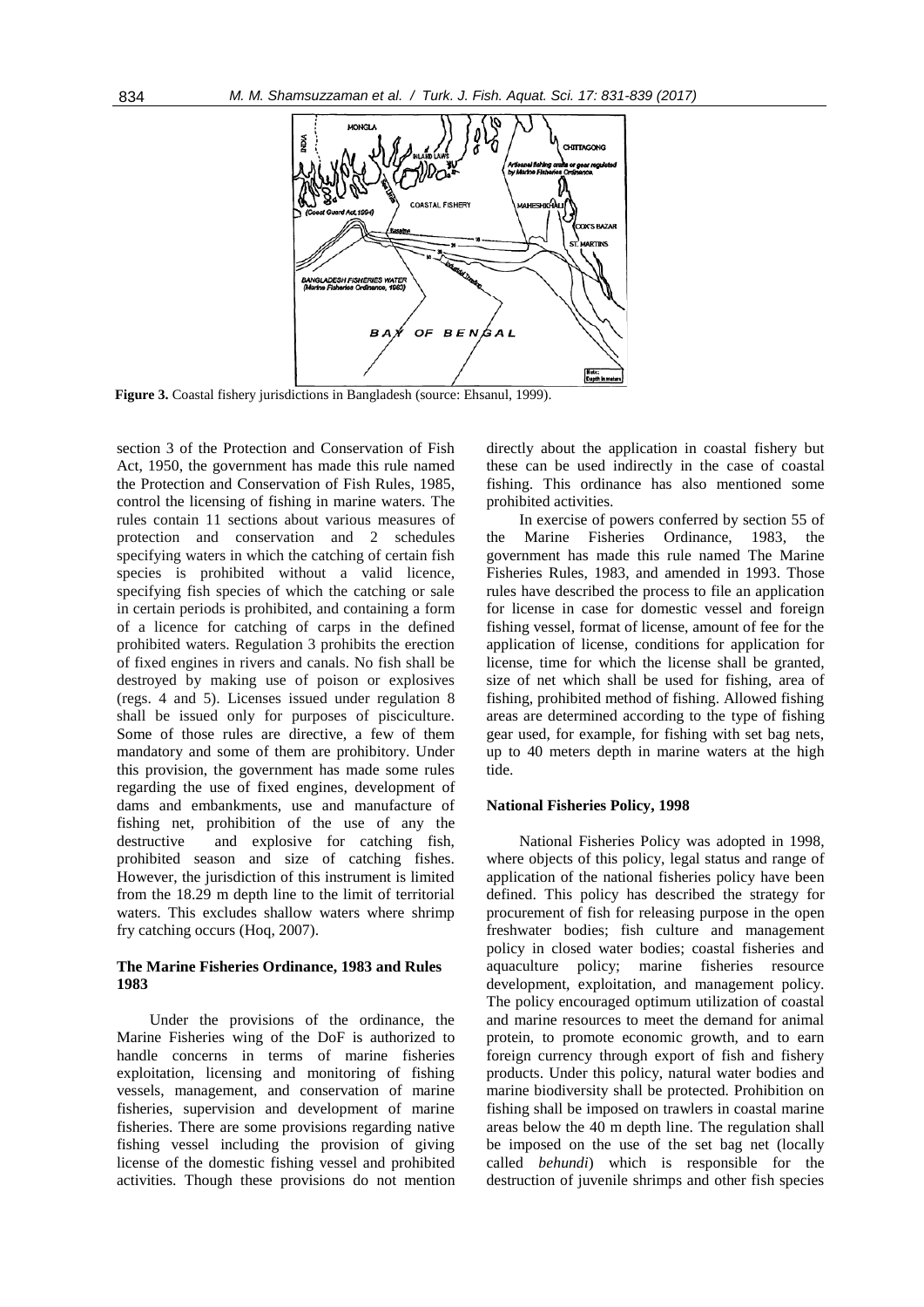(Article 8.2.2). Estuaries, rivers, and canals get highly populated with shrimp fry through larval migration. To protect the shrimp population, catching of certain species of shrimp (*bagda, chaka, harina*) from the breeding ground shall be prohibited (Article 8.2.3).

#### **Prohibited Activities in Coastal Water Fishery**

As there is no any specific law and legal authority to regulate coastal fishery issues in Bangladesh, the coastal region is regulated by both inland and marine laws. Some activities have been prohibited in the coastal regions in relation to the aforementioned inland and marine laws which can be also applicable to the coastal fishery. Some of those are as follows:

# **The Protection and Conservation of Fish Act of 1950 & Rules, 1985**

The following activities are prohibited according to the provisions of the protection and conservation of

fish act of 1950 and rule 1985 (Table 2). The act mainly states about the illegal methods of fishing, fish species that cannot be caught during a particular season, mesh size of the fishing nets, prohibition regarding carrying, transporting and possessing for sale of fishes below the recommended size. The DoF enforces the law through its local administrative units having the territorial jurisdiction over the water bodies where the violation takes places.

## **The Marine Fisheries Ordinance 1983 & Rules 1983**

There are some prohibited activities under the Marine Fisheries Ordinance and Marine Fisheries Rules which can be applied indirectly in the coastal area are presented in Table 3.

#### **Institution Relating to Fish and Fisheries**

The fisheries sector is characterized by complex institutional and governance issues, engaging a mix of

**Table 2.** Prohibited activities of the Protection and Conservation of Fish Act 1950 and Rules 1985 (source: DoF, 2016)

| Prohibitions                                                                                              | Sections    | Power to Responsible Person                 |
|-----------------------------------------------------------------------------------------------------------|-------------|---------------------------------------------|
|                                                                                                           | and Rules   |                                             |
| Erection or use of fixed engines                                                                          | Rule 3      | The Act delegates power to take             |
| Destruction of or any attempt to destroy fish by explosives, gun, bow and arrow in inland waters Rule 5   |             | legal action to the following               |
| or within coastal territorial waters                                                                      |             | persons:                                    |
| Destruction or any attempt to destroy fish by poisoning the water or the depletion of fisheries by Rule 6 |             | •Magistrates do not blow the                |
| pollution by trade effluents or otherwise in inland waters                                                |             | rank of the second class.                   |
| Catching or destruction of certain species of fish during specified period                                | Rule 7      | •Police officials not below the             |
| Selling, offering or exposing for sale of certain fish species bellow specified size during a             | Rule 9      | rank of Sub-Inspector of police.            |
| specified period                                                                                          |             | •FD officials not below the rank            |
| Operation of any kind of fishing net in violation of laws and using nets having mesh size below Rule 12   |             | of Deputy Ranger in the                     |
| the size prescribed by law                                                                                |             | Sundarbans.                                 |
| The government is also empowered to formulate rules for imposing prohibition regarding the                |             | Section 3.iv•Fishery officers not below the |
| following matters : Manufacturing, importing, marketing, carrying, transporting or possessing of          |             | rank of Upazilla Fishery Officer            |
| such fishing nets, traps, gears and other contrivances as specified and                                   |             | (UFO).                                      |
| Any attempt to destroy the fishes drying or dewatering of any fishery                                     | Section 3.g |                                             |

**Table 3.** Prohibited activities of the Marine Fisheries Ordinance 1983 and Rules 1983 (source: DoF, 2016)

| Prohibitions                                                                    | Sections and Rules | Power to Responsible Person             |
|---------------------------------------------------------------------------------|--------------------|-----------------------------------------|
| Catching of fish by local mechanized and non-mechanized fishing vessels in      | Section 3.2        | Under the provisions of the ordinance,  |
| areas outside the zones declared for such purpose by the government             |                    | the marine fisheries wing of the        |
| Catching of fish by fishing vessels with an invalid fishing license             | Section 13         | Department of Fisheries is authorized   |
| Use or attempt to use any prohibited methods of fishing as prescribed under     | Section 26.c       | to deal with matters relating to marine |
| any rule made under MFO                                                         |                    | fisheries exploitation, licensing and   |
| Destruction of any fish, fishing appliances, explosives, poison or other        | Section 44         | monitoring of fishing vessels and       |
| noxious substances or any other thing with intent to avoid seizure              |                    | enforcement of the rules of the         |
| Fishing operations in violations of conditions imposed while issuing fishing    | Rule 7             | Ordinance. The Marine Fisheries         |
| license                                                                         |                    | Rules amended in 1993, provide for      |
| Catching of species and quantities of fish not mentioned in the fishing license | Rule 7.c           | licensing and monitoring of artisanal   |
| Use of fishing methods or gear against the manner stated in the fishing         | Rule 7.c           | mechanized fishing boats. Verification  |
| license                                                                         |                    | of license, approved fishing gears,     |
| Catching of fish using trawl net below the 60 mm mesh size at the cod end       | Rule 14.b          | fishing log, fishing area and period of |
| Catching of fish using large mesh driftnet below the 200 mm mesh size           | Rule 14.c          | fishing and mandatory landing of        |
| Catching of fish using set bag net below the 30mm mesh size at the cod end      | Rule 14.e          | shrimp and fish are usually undertaken  |
| Fishing operation employing set bag net beyond the 40 mm depth at its           | Rule 15.2          | during an inspection by the Inspectors  |
| highest tide of marine water and                                                |                    | of the Marine Fisheries Office. The     |
| Fishing operation with drift net for catching ilisha and fishes beyond the 40 m | Rule 15.3          | Bangladesh Navy inspects trawlers       |
| depth at its highest tide of marine water                                       |                    | and mechanized boats at sea to verify   |
|                                                                                 |                    | legal documents and fishing gears.      |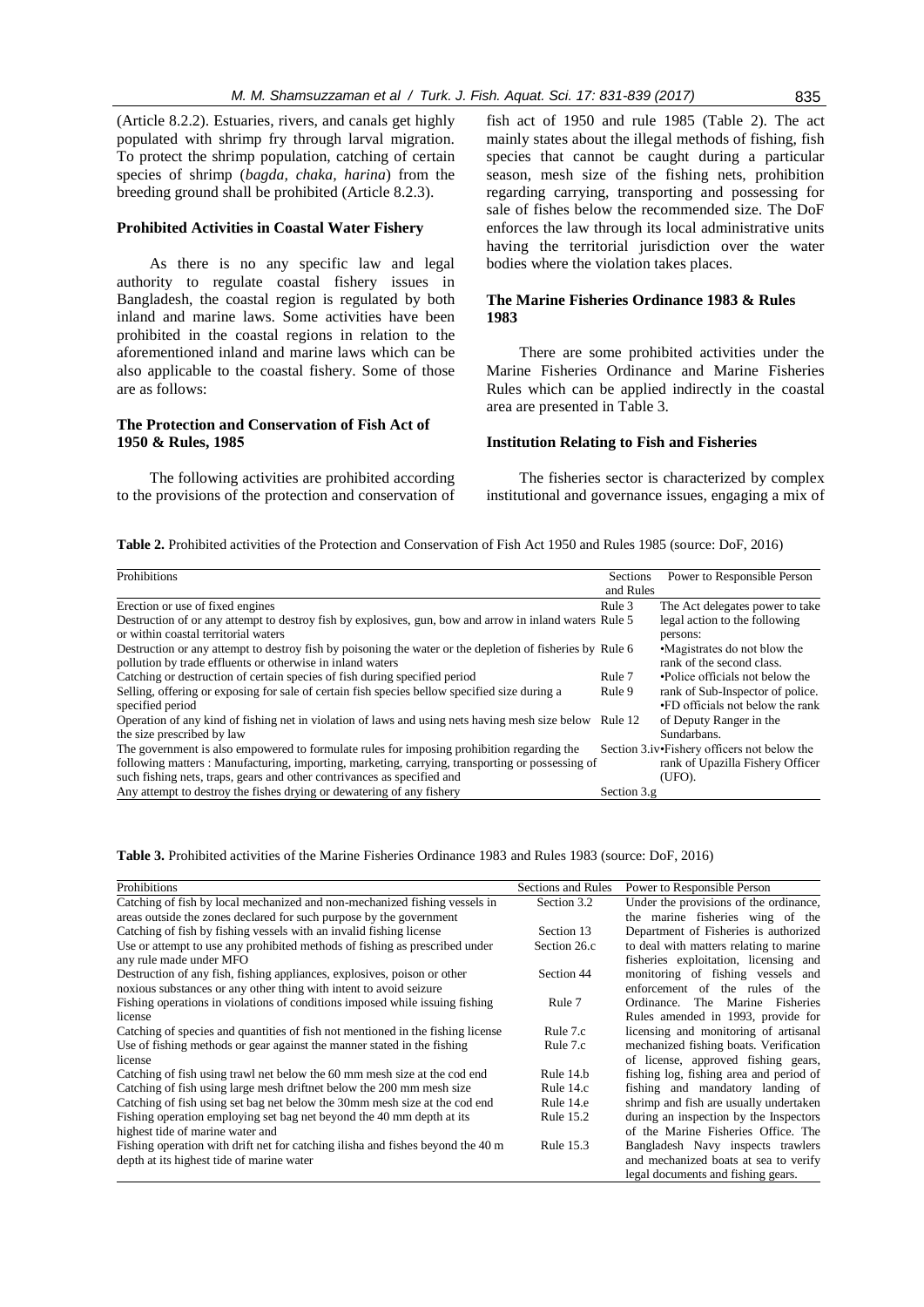formal and informal institutions, public, private and civil society sector agents, and involving arrange of linkages across sectors and areas of responsibility. Several organizations and institutions are involved in fisheries development and management in Bangladesh (Figure 4). Ministry of Fisheries and Livestock (MOFL), Government of Bangladesh is the main administrative agency responsible for formulating fisheries policy and development strategies. Under MOFL there are four agencies namely (i) Department

of Fisheries (DoF), (ii) Bangladesh Fisheries Research Institute (BFRI), (iii) Bangladesh Fisheries Development Corporation (BFDC) and (iv) Marine Fisheries Academy, each with specific functions and responsibilities for development and management of the coastal fisheries sector (Table 4).

## **Ministry of Fisheries and Livestock (MoFL)**

The Ministry of Fisheries and Livestock (MoFL)



**Figure 4.** Institutional links in the fisheries sector (source: Ali, 2003).

| <b>Table 4.</b> Governmental agencies involved in fisheries management and conservation |  |  |  |  |
|-----------------------------------------------------------------------------------------|--|--|--|--|
|                                                                                         |  |  |  |  |

| Ministries                              | Institutions                        | Activities                                                                                                                                                                                                                                          |
|-----------------------------------------|-------------------------------------|-----------------------------------------------------------------------------------------------------------------------------------------------------------------------------------------------------------------------------------------------------|
| Ministry of Fisheries                   |                                     | Department of Fisheries Extension, management, project implementation, training and human                                                                                                                                                           |
| and Livestock (MoFL) (DoF)              |                                     | resource development, enforcement of laws and regulations, conservation,<br>quality control, registration & certification, fishing licenses, fisheries<br>awareness building and motivation, support to policy formulation,<br>administration, etc. |
|                                         | <b>Bangladesh Fisheries</b>         | Marketing, production, training, etc.                                                                                                                                                                                                               |
|                                         | Development                         |                                                                                                                                                                                                                                                     |
|                                         | Corporation (BFDC)                  |                                                                                                                                                                                                                                                     |
|                                         | <b>Bangladesh Fisheries</b>         | Fisheries and other aquatic animal-related research and training                                                                                                                                                                                    |
|                                         | <b>Research Institute</b><br>(BFRI) |                                                                                                                                                                                                                                                     |
|                                         |                                     | Fisheries and Livestock Fisheries and livestock-related information dissemination                                                                                                                                                                   |
|                                         | Information                         |                                                                                                                                                                                                                                                     |
|                                         | Department (FLID)                   |                                                                                                                                                                                                                                                     |
| Local Government,<br>Rural Development, | Upazila Administration              | Management of water bodies less than 20 ha, field level supervision and<br>management of fisheries resources, etc.                                                                                                                                  |
| and Co-operatives                       | Rural Development<br><b>Board</b>   | Fisheries components of integrated rural development                                                                                                                                                                                                |
|                                         | Directorate of Co-<br>operatives    | Registration and Supervision of fishermen co-operatives                                                                                                                                                                                             |
|                                         | Bangladesh Jatiya                   | Development of fishermen co-operatives and facilitate of procuring ice                                                                                                                                                                              |
|                                         | Matshyajibi Samabay                 | plants and import of gears                                                                                                                                                                                                                          |
|                                         | Samiti (BJMSS)                      |                                                                                                                                                                                                                                                     |
|                                         | <b>Bangladesh Samabay</b>           | Financing fishermen's co-operatives                                                                                                                                                                                                                 |
|                                         | Bank Ltd.                           |                                                                                                                                                                                                                                                     |
| Ministry of Shipping                    | Mercantile Marine                   | Registration of fishing vessels, boats, and crafts                                                                                                                                                                                                  |
|                                         | Department                          |                                                                                                                                                                                                                                                     |
| Ministry of Planning                    | <b>Fisheries Section</b>            | Planning and approval of fisheries sector projects and monitoring and<br>evaluation of different projects                                                                                                                                           |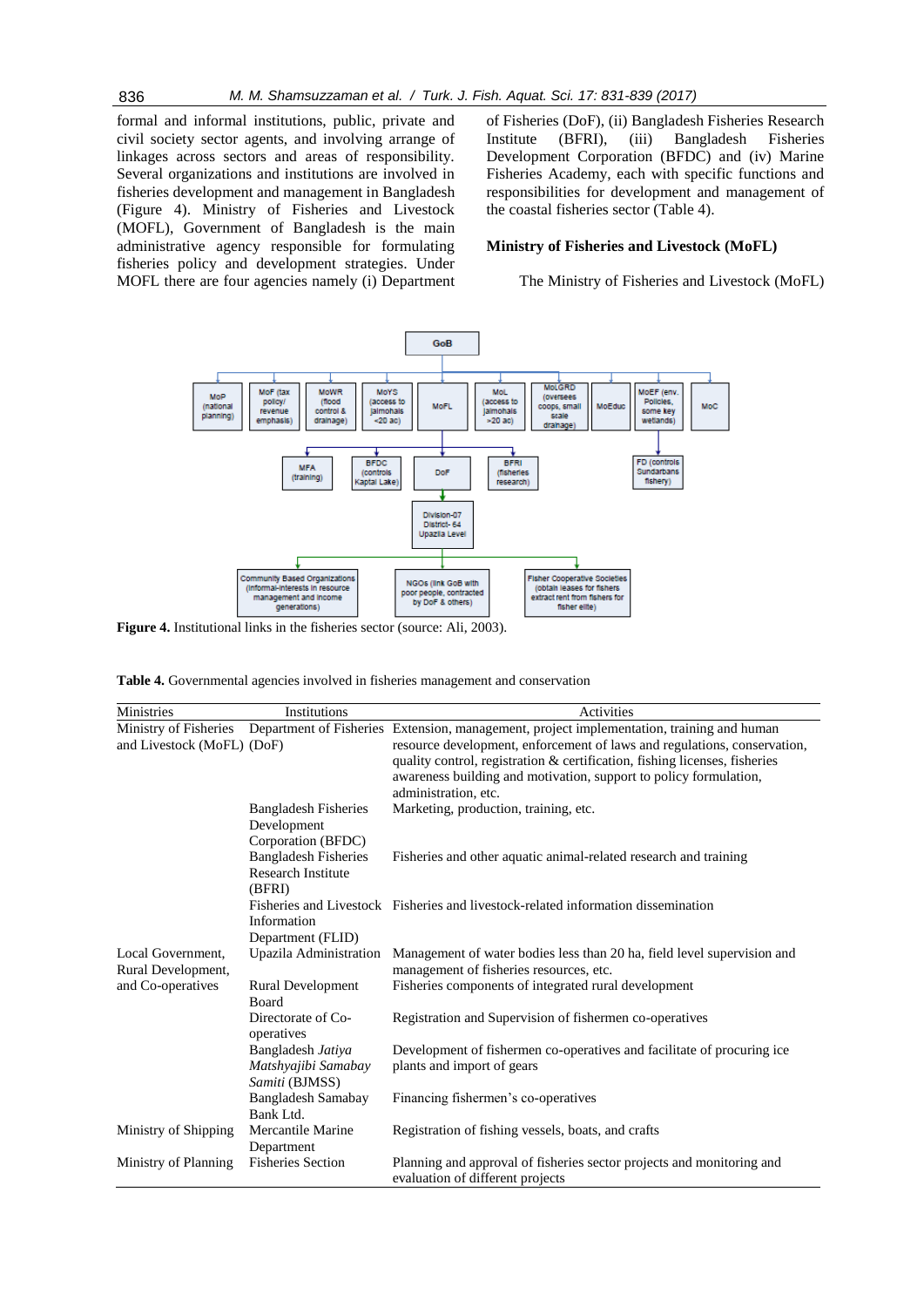was formed in 1985 when the Fisheries Division and Livestock Division were carved out of the Ministry of Agriculture. A Minister appointed through the heads MoFL. A Joint Secretary, a Deputy Secretary, three sections and a small planning cell are responsible for the following: preparation of schemes and coordination of national policies in relation to fishiness; prevention and control of fish diseases; control, management and development of government fisheries and conservation of fish and other population of aquatic organisms of economic importance; all matters relating to marine fisheries like permission, licensing and monitoring of operations of fishing vessels, including factory ships; fishing and fisheries beyond territorial waters (including deep sea fishing), fish harbor, fish quality testing, laboratories and other ancillary organizations; and utilization of coastal land for brackish water shrimp culture.

#### **Department of Fisheries**

After the independence of Bangladesh in 1971, the Central Fisheries Department of former Bangladesh (East Pakistan) was merged with the DoF of Bangladesh in April 1975<sup>1</sup>. Later on, in 1984 Central Marine Fisheries Department was merged with the DoF as a Marine Fisheries wing. The Department of Fisheries is overseen by the Ministry of Fisheries and Livestock. Its Director General is assisted by three Directors and two Principal Scientific Officers (equivalent to Director). It has more than 1500 technical officers and supporting staff at various levels of its hierarchy. Bangladesh's administration divides the country into 7 divisions, 64 districts and 485 upazila or sub-districts, and the Department of Fisheries has departments at each level headed by a Deputy Director, District Fisheries Officer and Upazila Fisheries Officer, respectively. Besides, DoF has fish inspection and quality control stations, marine fisheries stations, fisheries training centers, farms, and hatcheries. The Department's mandate includes assisting the Ministry of Fisheries and Livestock to formulate policies, acts and so on.

## **General Institutional Arrangements**

Although DoF can be seen as a key element in the institutional environment, many other institutions are directly or indirectly involved in or impact upon the fisheries sector, its resource base, and associated livelihoods. Figure 4 provides a simplified outline of key formal institutions; to these must be added the many informal processes and interactions, customary or newly emerging, which constitute the wider institutional environment. At the macro level, many formal institutions have an impact on the sector, broadly grouped into those with an overarching role across sectors, such as the Ministries of Finance and Planning, and those with a more direct impact such as the Ministry of Land, and Ministry of Water

Resources. Many other ministries, such as those concerning health, social welfare, and education also have relevance to fisheries communities and their livelihoods.

#### **Reason to Enact Separate Law for Coastal Area**

There are some laws indirectly relating to our coastal fisheries, but those laws can not ensure the proper utilization, and management of coastal fisheries resources because of the following factors: inconsistency with other policies; lack of intersectorial coordination; lack of regulatory and institutional capacity; outdated environmental laws as well as ignorance about these laws; non-punitive approach of laws and lack of public awareness. As a result, production of fish is reducing day by day; huge number of fish has been enlisted to endangered species; many coastal areas of Bangladesh are already declared as a protected area, such as Himchari, Nijhum dwip, the Sundarbans, Sonadia, Teknaf, St. Martin Island because of their vulnerable situation (Islam, 2004). Already, the near-shore fisheries areas of the Bay of Bengal are believed to be overexploited which reflected in the fact, as catch per unit fishing effort is falling and several species of marine shrimp and fish stocks are in decline (Hussain & Hoq, 2010). Mainly, use of some destructive gears such as set bag nets, monofilament gillnet is blamed for destructive fishing, particularly fishing of undersized fishes. Another reason of this overexploitation is the extensive shrimp fry collection. It is estimated that during wild collection of 1 million P. monodon, an estimated annual loss of 75.75 million non-target fin and shellfish larvae occurs (Quader, 2010). Particularly, in hilsa sanctuaries fishers often-violent ban season prohibitions and continue to use a banned monofilament gillnet. Hence, Murshed-e-Jahan *et al*. (2014) argued that the noncompliance with fishing rules and regulations are increasing fishing pressure, use of destructive fishing methods and gears, and a tendency to fish whatever is available, including larvae and juveniles. Pollutants from the point and nonpoint sources often find their ways to be in the coastal region of Bangladesh. Some point sources are ship breaking activities in Chittagong, municipal wastes of Khulna City (about 120-130 tons of wastes) (Hossain, 2006), and municipal wastes from Chittagong City through Karnaphuli river. The coastal population of Bangladesh has doubled since the 1980s, now reaching more than 16 million (approximately 10% of the total population), most of which are experiencing both poverty, and vulnerable to rapid experimental changes (Fernandes *et al*., 2016).

## **Principles Should be for Coastal Laws**

As it is the demand of the time that, there should be separate laws for the coastal area, therefore,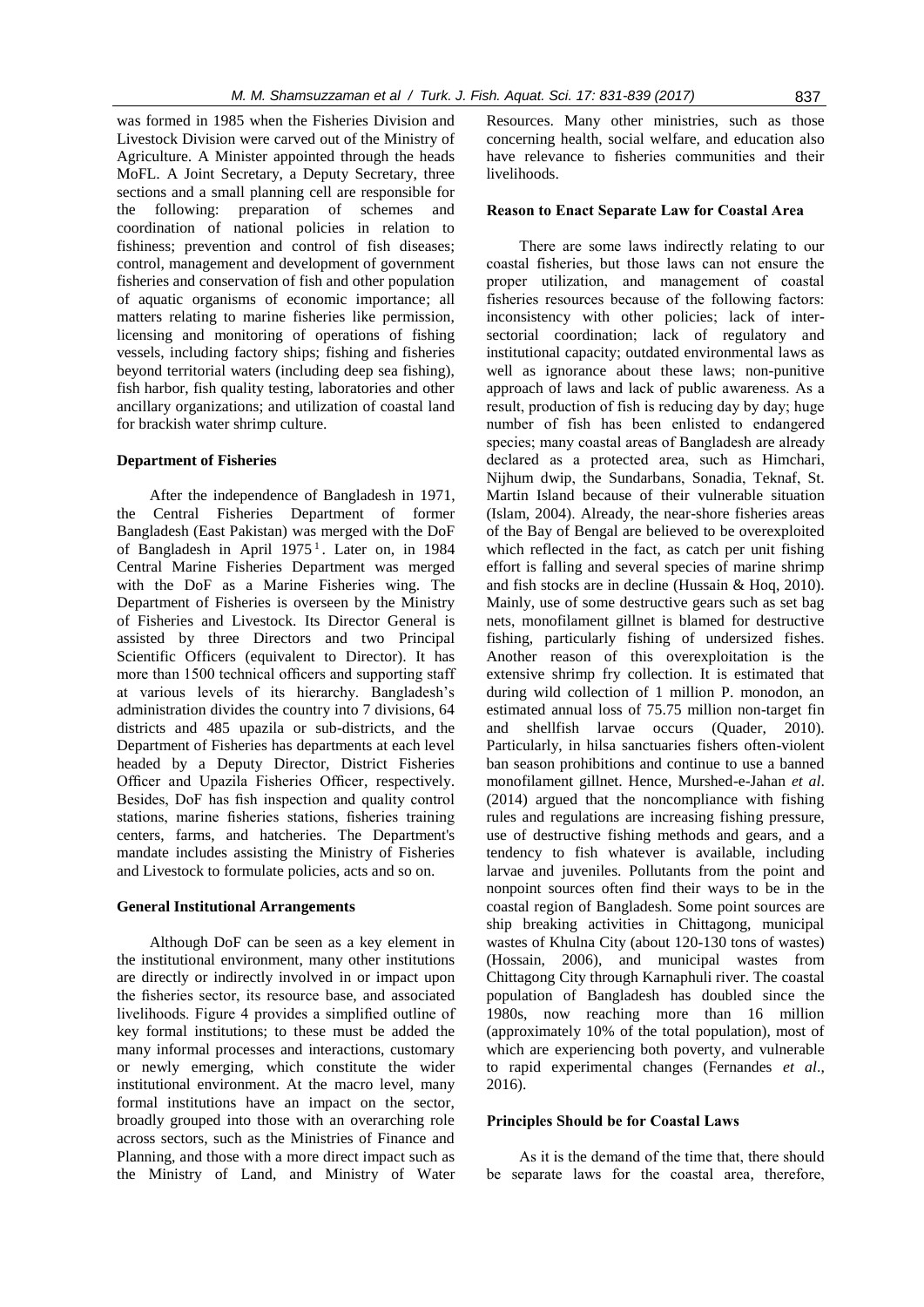838 *M. M. Shamsuzzaman et al. / Turk. J. Fish. Aquat. Sci. 17: 831-839 (2017)*

following principles should be considered at the time of making laws for the coastal area: sustainable development of resources; equal distribution of resources; prevention of harmful impact on the natural environment; adoption of precautionary measures; recovery of destroyed natural environment; "Polluter pays" and "user pays" development of remote areas; protection of ecologically fragile areas, threatened ecosystems, and also habitats and species; compatibility of various kinds of coastal zone use; priority in the development of the kinds of activities dependent on the coastal zone; unrestricted access to the shore. Undeveloped coast is a non-renewable natural resource; conservation of these resources are possible through implementation of a sustainable development concept, development of the coastal zone is not restricted to recreational users, landowners, and local authorities; economic interest in the coastal zone is much more widely spread than this.

# **Conclusion and Recommendation**

The vast coastal and marine resources of Bangladesh is known as one of the highly productive areas of the world (Afroz & Alam, 2013). The overall objective of this research is to criticize the elements that are instrumental in formulating the rights and rules, which provide the legal, institutional and policy framework for the implementation coastal fisheries resources. The existing laws defining the country's coastal fishery and regulating the exploitation of resources are flawed; thus prone to legal circumvention. The Marine Fisheries Ordinance, 1983 has a lacuna in demarcating the area from an 18.29 m depth line to the limits of the territorial sea where destructive fishing practices are very common. The Protection and Conservation of Fish Act, 1950 is the act currently in practice for regulating inland fishing practices and may have questionable application to the area. In spite of possessing institutional setup for sustainable use of coastal fishery resources, conflict of jurisdiction and overlapping of functions of authority has led to confusing situations regarding the appropriate departments to implement fishery regulations. However, the government of Bangladesh has been taking some important initiatives such as enactment of laws, formulation of new policies and action plans for sustainable development of coastal fisheries.

The study also provides a set of recommendations for an appropriate legal and policy framework for conservation and development of living coastal fisheries resources in Bangladesh. These recommendations include effective ban the production of current jal (monofilament gillnet), elimination of corruption, effective ban on the use of illegal fishing gears, increase manpower to laws enforcing agencies, increase fishers' awareness about the benefits of abiding laws, need for introduction of juvenile's preservation fish act and amendments in existing laws, need for institutional harmonization, strict enforcement of current laws, awareness in fishermen obeying laws as well as need for public awareness. At present, there is now separate policy and law for coastal fisheries. So, government badly need to implement new acts, rules and regulations must be given preference relating to coastal and marine fisheries in the country in the legal system. In the case of developing a comprehensive legal framework, cultural, social and economic barriers of the targeted communities need to consider. Better coordination among executive agencies by removing gaps and problems could be another imperative step. Removing institutional weakness by appropriate logistic support is also required. In every policy making, the concerned community should be consulted with. Finally, ensuring good governance at each step is a fundamental requirement for sustainable utilization and management of coastal living resources for achieving far-reaching development objectives for people's wellbeing in the era of blue economy.

# **Acknowledgements**

The study was a part of the first author's PhD study funded by the China Scholarship Council (CSC). Finally, we acknowledge two anonymous referees and editor for valuable suggestions that highly improved earlier versions of this paper and completing my study. The views and opinions expressed herein are solely those of the authors.

# **References**

- Afroz, T., & Alam, S. (2013). Sustainable shrimp farming in Bangladesh: a quest for an integrated coastal zone Management. *Ocean. Coast. Mana*g, 71, 275-283. http://dx.doi.org/10.1016/j.ocecoaman.2012.10.006.
- Ali, M.L., Alam, S.S. & Ahmed, S.A. (2003). Bangladesh Country Status Report. Understanding livelihoods dependent on inland fisheries in Bangladesh and Southeast Asia (DFID/FMSP Project R8118), BCAS, Dhaka. 57 pp.
- BBS. (2016). Statistical Yearbook of Bangladesh 2011, Bangladesh Bureau of Statistics, Government of the People's Republic of Bangladesh. Retrieved from http://www.bbs.gov.bd/site/page/29855dc1-f2b4- 4dc0-9073-f692361112da/Statistical-Yearbook
- Bangladesh Economic Review. (2016). Finance Division, Ministry of Finance, Government of the People's Republic of Bangladesh, retrieved from http://www.mof.gov.bd/en/index.php?option=com\_co ntent&view=article&id=367&Itemid=1
- Brammer, H. (2014). Bangladesh's dynamic coastal regions and sea-level rise. *Climate Risk Management,* 1, 51- 62. http://dx.doi.org/10.1016/j.crm.2013.10.001
- CZPo. (2005). Coastal Zone Policy, Ministry of Water Resources, Government of the People's Republic of Bangladesh, Dhaka. Retrieved from http://www.mowr.gov.bd/site/files/8604be3f-0c0e-